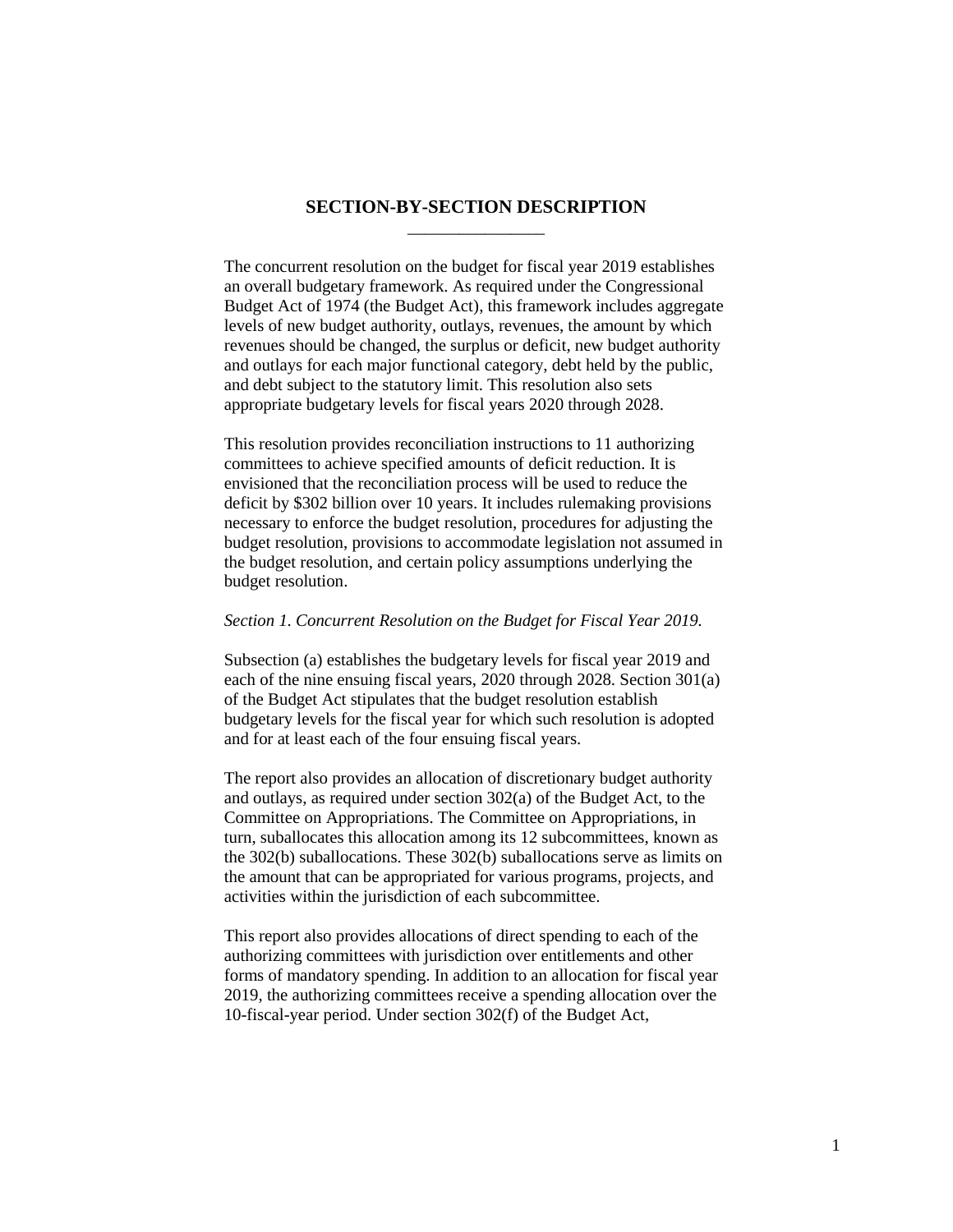authorizing committees may not spend more than the allocation for the budget year or over the 10-fiscal-year period.

Subsection (b) sets out the table of contents of the resolution.

### **TITLE I – RECOMMENDED LEVELS AND AMOUNTS**

## *Section 101. Recommended Levels and Amounts.*

Section 101, as required by section 301 of the Budget Act, establishes the recommended levels for revenue, the amount by which revenue should be changed, total new budget authority, total budget outlays, surpluses or deficits, debt subject to the statutory limit (the budget resolution does not change the actual debt limit), and debt held by the public.

While the revenue level operates as a floor against which all revenue legislation is measured, the recommended levels of new budget authority and budget outlays serve as a ceiling for spending legislation. The surplus or deficit levels include only on-budget outlays and revenue and do not include most outlays and receipts related to the Social Security program and United States Postal Service (both of these accounts are statutorily off-budget).

Debt subject to the statutory limit generally refers to gross Federal debt issued by the Treasury Department to the public or another government fund or account. Debt held by the public is the amount of debt issued and held by entities or individuals other than the U.S. Government.

#### *Section 102. Major Functional Categories.*

Section 102, as required by section 301(a) of the Budget Act, establishes the budgetary levels for each major functional category for fiscal year 2019 and establishes these levels for each of fiscal years 2020 through 2028.

These major functional categories are the following:

- 050 National Defense
- 150 International Affairs
- 250 General Science, Space, and Technology
- 270 Energy
- 300 Natural Resources and Environment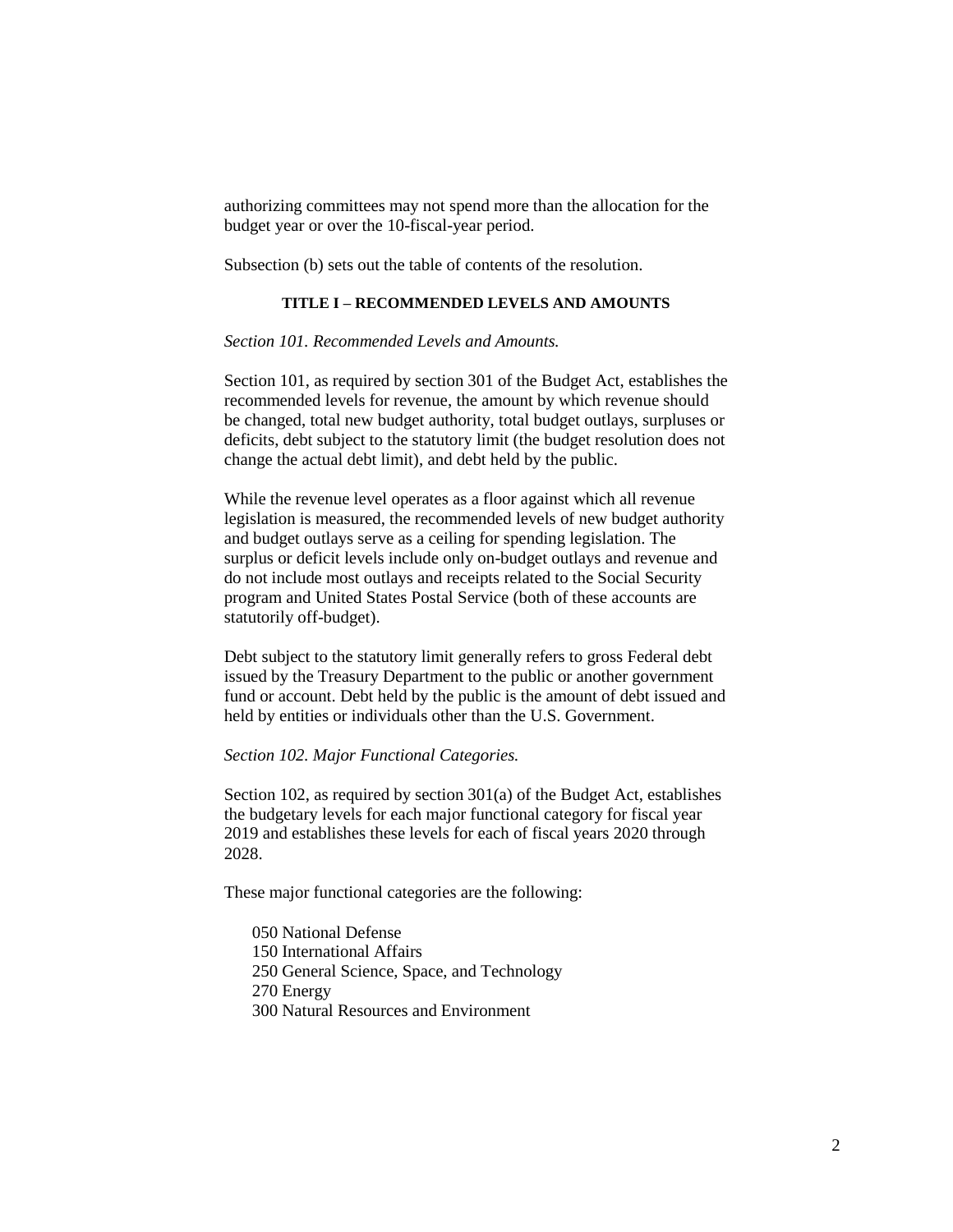350 Agriculture 370 Commerce and Housing Credit 400 Transportation 450 Community and Regional Development 500 Education, Training, Employment, and Social Services 550 Health 570 Medicare 600 Income Security 650 Social Security 700 Veterans Benefits and Services 750 Administration of Justice 800 General Government 900 Net Interest 920 Allowances 930 Government-Wide Savings 950 Undistributed Offsetting Receipts 970 Overseas Contingency Operations/Global War on Terrorism

### **TITLE II – RECONCILIATION AND RELATED MATTERS**

*Section 201. Reconciliation in the House of Representatives.*

Section 201 sets forth reconciliation instructions to 11 authorizing committees in the House of Representatives. These instructions are optional under section 301(b) of the Budget Act.

Subsection (a) specifies a deadline of September 14, 2018, for the instructed authorizing committees to submit reconciliation legislation to the Committee on the Budget.

Subsection (b) sets forth reconciliation instructions to 11 authorizing committees, pursuant to section 310 of the Budget Act, to achieve specified amounts of net deficit reduction. The instructed committees have jurisdiction over direct spending or mandatory programs for which savings are assumed in the budget resolution. The instructed committees and the amount of reconciled savings are as follows:

| Committee on Education and the Workforce\$20,000,000,000 |  |
|----------------------------------------------------------|--|
| Committee on Energy and Commerce\$20,000,000,000         |  |
|                                                          |  |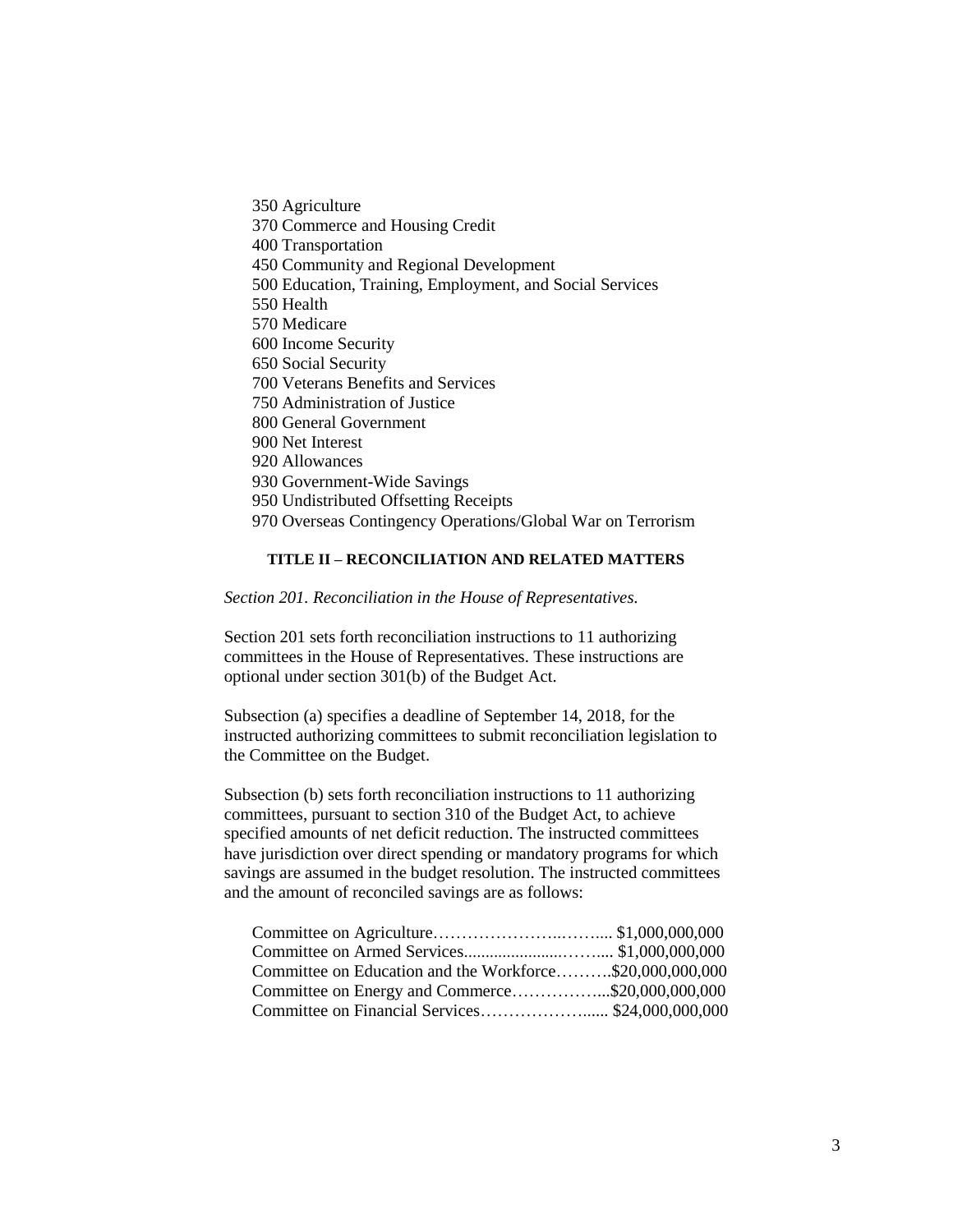| Committee on Oversight and Government         |  |
|-----------------------------------------------|--|
|                                               |  |
| Committee on Veterans' Affairs\$1,000,000,000 |  |
|                                               |  |

This budget resolution follows the convention of not reconciling Senate committees and assumes that the instructions to Senate authorizing committees will also be incorporated in any final budget agreement.

The reconciled amounts act as a floor, not a ceiling, on the required savings for each committee. The targets are for the total of the 10-fiscalyear period of fiscal years 2019 through 2028.

A central tenet of the reconciliation process is that the authorizing committees determine their own policies as long as they meet their reconciliation target. As such, the reconciled amounts may be based on policy assumptions in the budget resolution, but the authorizing committees can meet them with any combination of policies within their jurisdiction that achieve the required level of deficit reduction.

All reconciled committees are required to markup legislation that meets its reconciliation target and submit legislation to the Committee on the Budget.

Other than submitting their legislation to the Committee on the Budget, the authorizing committees are expected to follow regular order in complying with House and Committee rules related to markup procedures and reporting requirements.

The Committee on the Budget will then combine all of the submissions and report the combined bill to the House without substantive revision.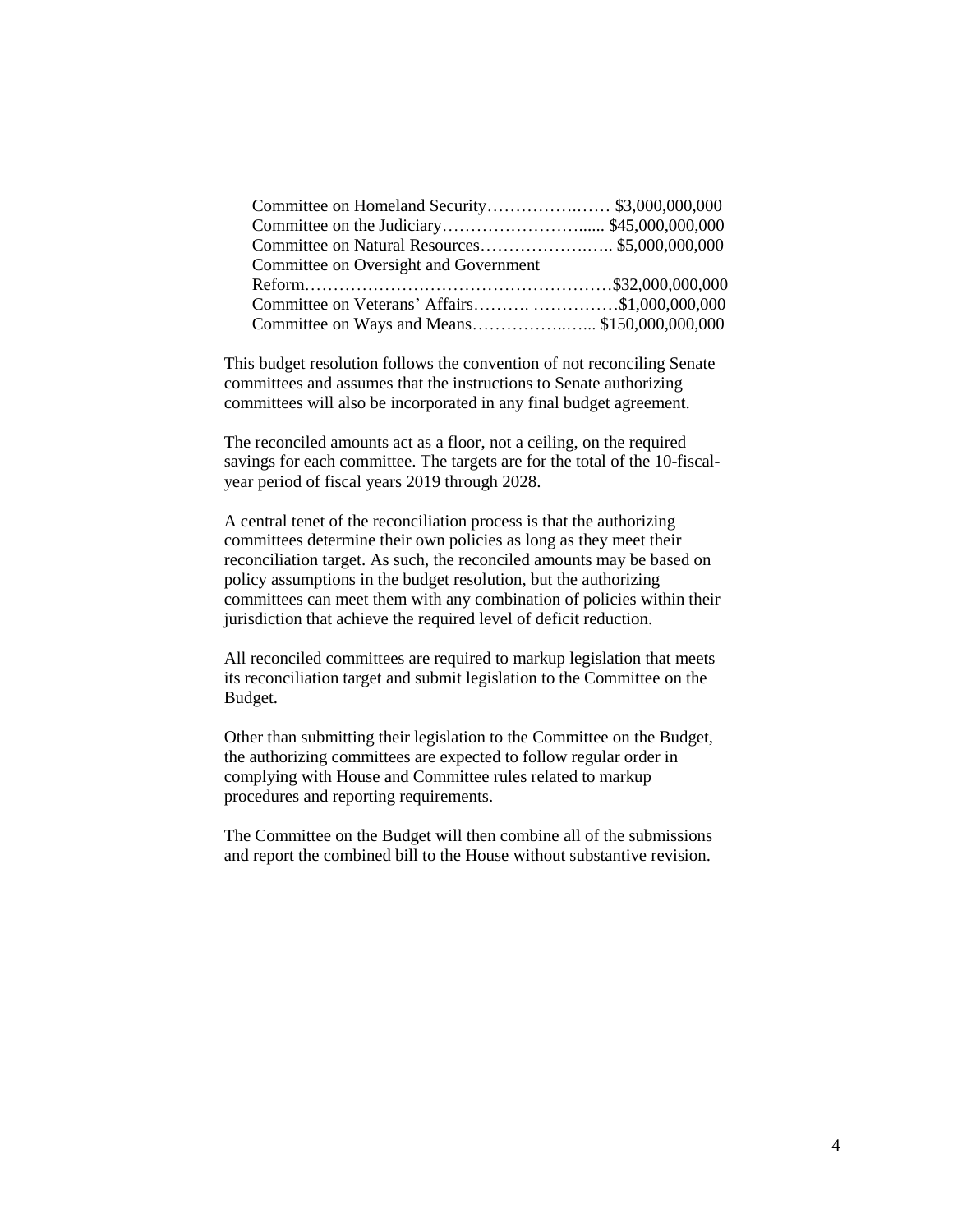## **TITLE III – BUDGET ENFORCEMENT IN THE HOUSE OF REPRESENTATIVES**

*Section 301. Point of Order Against Increasing Long-Term Direct Spending.*

Subsection (a) establishes a point of order against the consideration of any measure other than an appropriation measure, or amendment thereto or conference report thereon, that increases net direct spending by \$5 billion over the long-term.

Subsection (b) requires the Congressional Budget Office (CBO), to the extent practicable, to prepare an estimate of whether a measure would cause a net increase in direct spending in excess of \$5 billion over the long-term. The applicable periods for this section are any of the four consecutive 10-fiscal year periods beginning with the first fiscal year that is 10 fiscal years after the current fiscal year.

Subsection (c) states that application of this section in the House shall not apply to any measure for which the Chair of the Committee on the Budget adjusts the allocations, aggregates, or other budgetary levels in this concurrent resolution.

Subsection (d) affirms the authority of the Chair of the Committee on the Budget to determine the estimates that are used to enforce this section. As a practical matter, the Committee on the Budget uses the estimates provided by CBO.

# *Section 302. Allocation for Overseas Contingency Operations/Global War on Terrorism.*

Subsection (a) provides the Committee on Appropriations with a separate allocation for the purposes of Overseas Contingency Operations (OCO)/Global War on Terrorism (GWOT) under section 302(a) of the Budget Act, which is included in the 302(a) allocation tables in this report. It exempts the OCO/GWOT allocation from certain display requirements that apply to the overall 302(a) allocation to the Committee on Appropriations.

Subsection (b) stipulates that this separate 302(a) allocation is the exclusive allocation for OCO/GWOT under section 302(b) of the Budget Act and permits the Committee on Appropriations to provide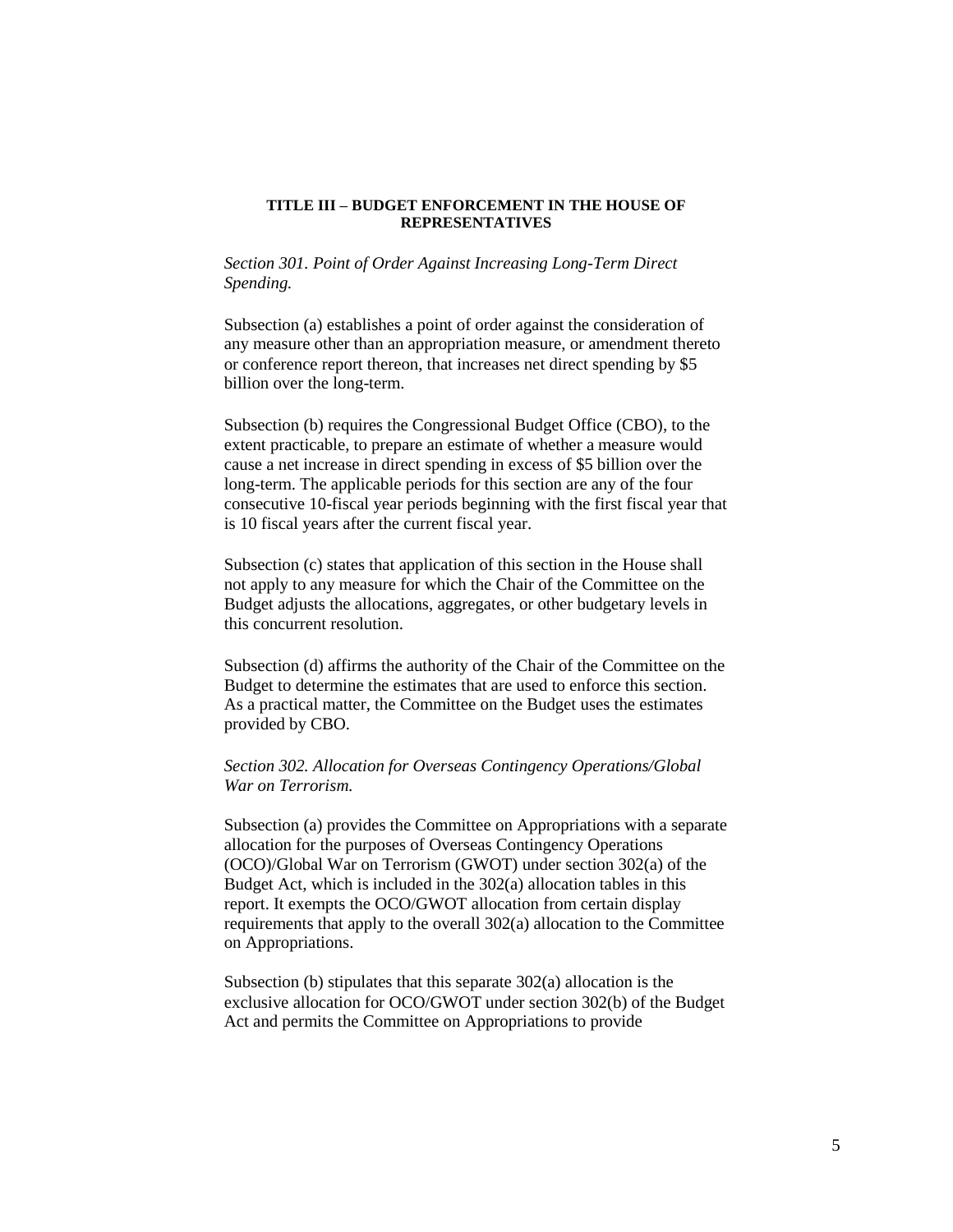suballocations to its subcommittees as it does for its overall 302(a) allocation under section 302(b) of the Budget Act.

Subsection (c) stipulates that, for purposes of enforcing this separate allocation under section 302(f) of the Budget Act, the "first fiscal year" and the "total of fiscal years" refer to fiscal year 2019 only. It also effectively exempts the OCO/GWOT allocation from the requirement that the Committee on Appropriations must suballocate this separate allocation among its relevant subcommittees.

Subsection (d) provides that only appropriations designated for OCO/GWOT under the statutory spending limits will be counted against the separate OCO/GWOT 302(a) allocation.

Subsection (e) ensures that the budget resolution levels are not inadvertently adjusted for any OCO/GWOT appropriations, because these appropriations are already accommodated in the separate 302(a) allocation for OCO/GWOT. It specifically provides that no adjustment will be made under section 314(a) of the Budget Act if an adjustment would be made under section 251(b)(2)(A)(ii) of the Balanced Budget and Emergency Deficit Control Act of 1985 (Deficit Control Act of 1985).

Subsection (f) authorizes the Chair of the Committee on the Budget to adjust the appropriate budgetary levels related to OCO/GWOT in this budget resolution or the Committee on Appropriations' 302(a) allocation set forth in this report as necessary.

#### *Section 303. Limitation on Changes in Certain Mandatory Programs.*

Section 303 reinforces the enforcement of the Committee on Appropriations' 302(a) and (b) allocations by limiting the amount Congress can use illusory savings to meet the overall limit on the discretionary spending.

Subsection (a) defines the term "change in mandatory programs" as a provision that: (1) would have been estimated as affecting direct spending or receipts under section 252 of the Deficit Control Act of 1985 (as in effect prior to September 30, 2002) if such provision were included in legislation other than appropriations acts; and (2) results in a net decrease in budget authority in the budget year but does not result in a net decrease in outlays over the period of the current year, budget year,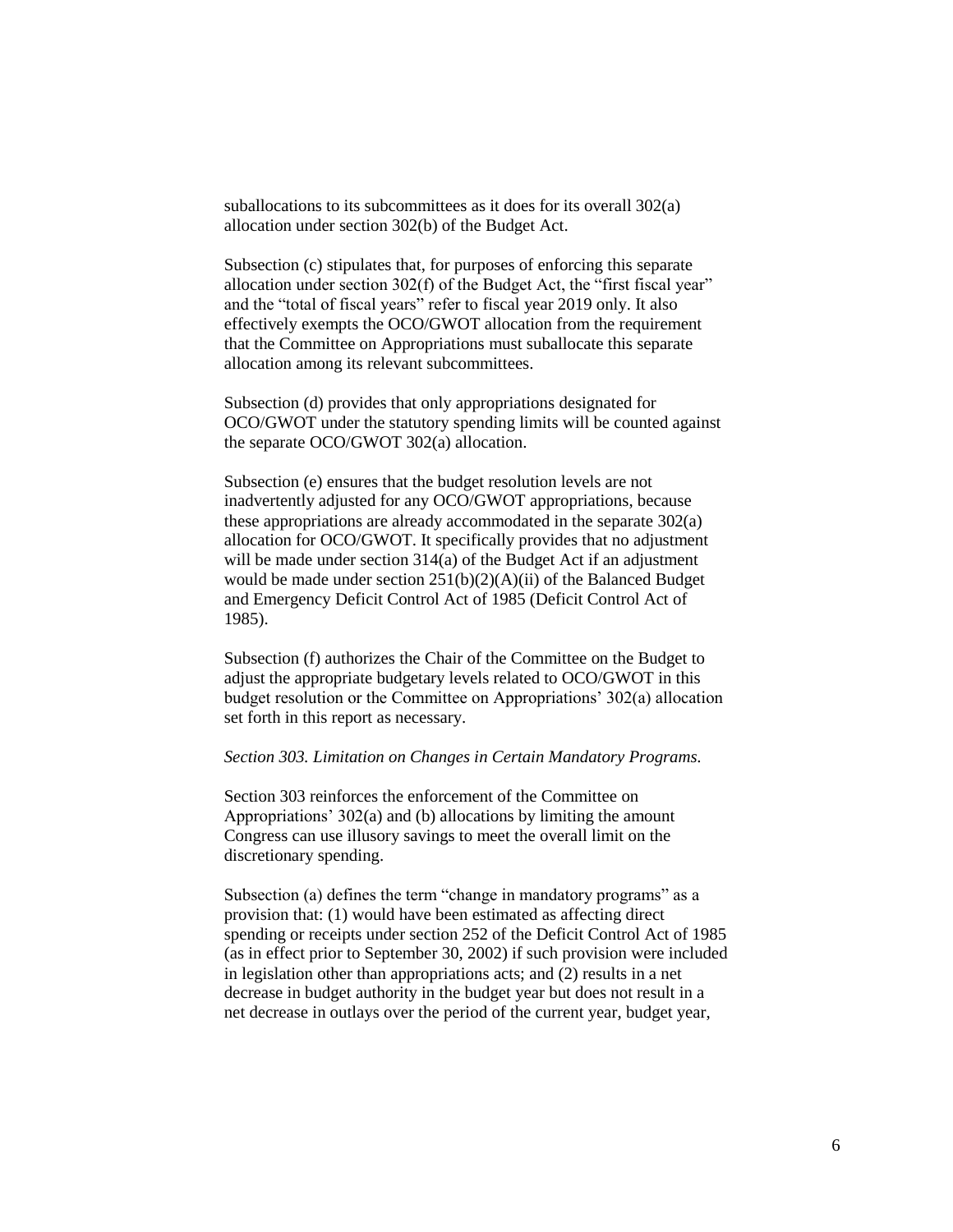and all fiscal years covered under the most recently agreed to budget resolution.

Subsection (b) establishes a point of order against any provision in a bill or joint resolution, or amendment thereto or conference report thereon, making appropriations for a full fiscal year that proposes a change in mandatory programs that, if enacted, would cause the absolute value of all such changes in mandatory programs enacted in relation to a full fiscal year to be more than the amount specified under this section. The amounts under this subsection are as follows:

Fiscal Year 2019: \$17,000,000,000 Fiscal Year 2020: \$15,000,000,000

Subsection (c) stipulates that, for purposes of this section, budgetary levels shall be determined on the basis of estimates provided by the Chair of the Committee on the Budget.

#### *Section 304. Limitation on Advance Appropriations.*

Section 304 establishes a limit on advance appropriations, defined as budget authority that first becomes effective in fiscal year 2020.

Subsection (a) establishes a general rule that prohibits the consideration of any general appropriation bill or bill or joint resolution continuing appropriations, or amendment thereto or conference report thereon, from making advance appropriations unless included on a list of exceptions in the report or joint statement of managers, as applicable, accompanying the budget resolution.

Subsection (b) provides exceptions to the general rule for two separate lists of accounts included in this report, one for miscellaneous accounts identified under the heading "Accounts Identified for Advance Appropriations" and one for veterans accounts under the heading "Veterans Accounts Identified for Advance Appropriations."

Subsection (c) sets an overall limit on miscellaneous accounts of \$29,014,001,000 and a limit on veterans accounts of \$75,550,600,000 on allowable advance appropriations.

Subsection (d) defines an "advance appropriation" as any new discretionary budget authority provided in a general appropriation bill or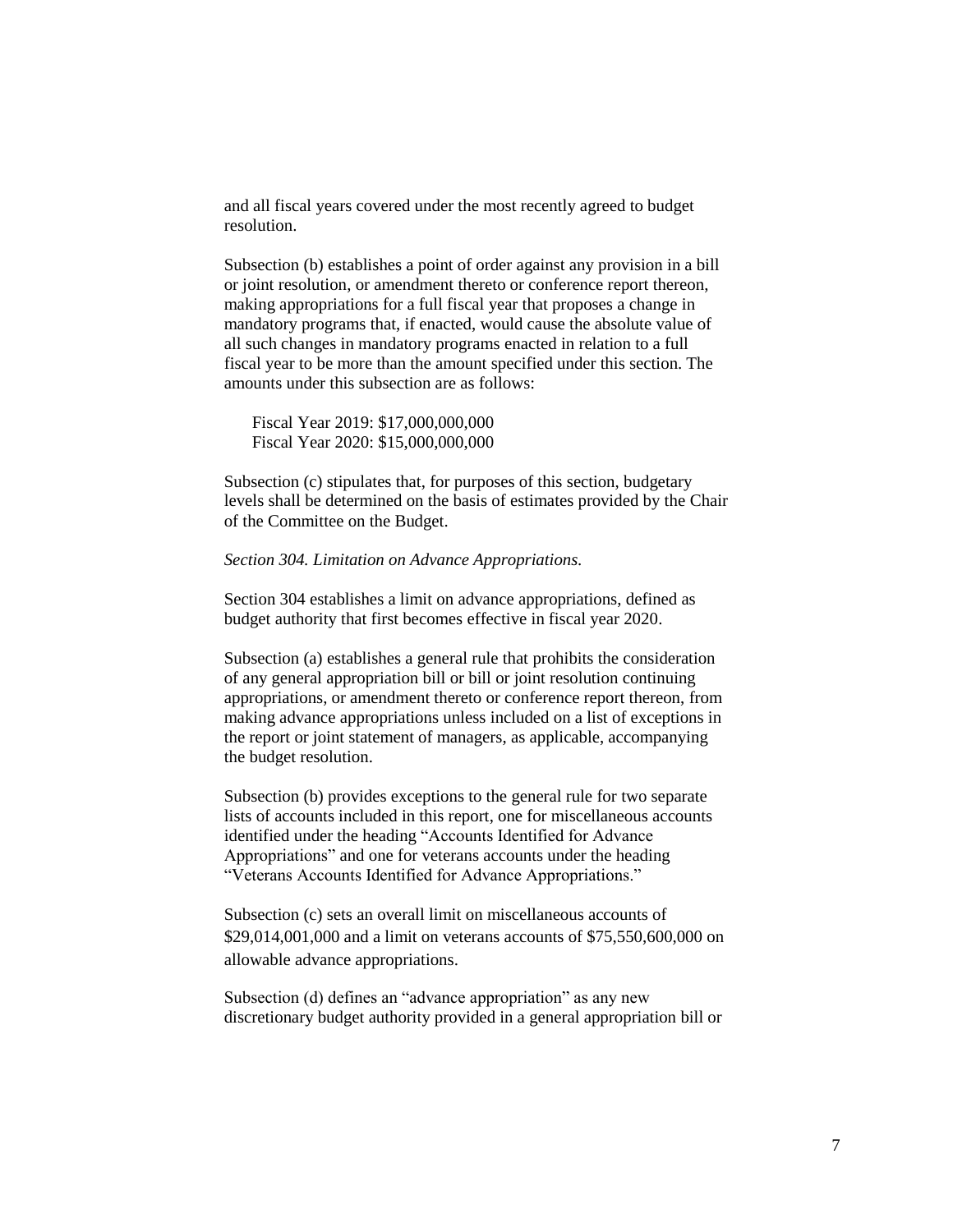bill or joint resolution continuing appropriations for fiscal year 2019, or any amendment thereto or conference report thereon, that first becomes available for the first fiscal year following fiscal year 2019.

## *Section 305. Estimates of Debt Service Costs.*

Section 305 authorizes the Chair of the Committee on the Budget to direct the Congressional Budget Office (CBO) to include an estimate of debt service costs (if any) resulting from carrying out legislation in any estimate prepared pursuant to section 402 of the Budget Act. These estimates are advisory; they will not be used to determine whether a measure complies with the limits established in the budget resolution and other budget rules. This requirement is not intended to apply to authorizations of discretionary programs or to appropriation bills but is intended to apply to changes in the authorization level of appropriated entitlements.

The Chair intends to request such estimates for measures with a significant budgetary impact that would have a noticeable effect on debt service costs.

## *Section 306. Fair-Value Credit Estimates.*

Subsection (a) directs CBO to include a supplemental fair-value estimate in its cost estimate for any legislation modifying or establishing a loan or loan guarantee program.

Subsection (b) requires CBO to include estimates of loan and loan guarantee programs on a fair-value and credit reform basis in its *Budget and Economic Outlook.*to the extent practicable.

Subsection (c) permits the Chair of the Committee on the Budget to use the supplemental fair-value estimates provided pursuant to subsection (a) in determining whether legislation complies with the Budget Act and other budget rules.

## *Section 307. Adjustments for Improved Control of Budgetary Resources.*

Section 307 is intended to provide an incentive to subject existing mandatory programs to annual appropriations. It would effectively hold the Committee on Appropriations harmless for any such conversion and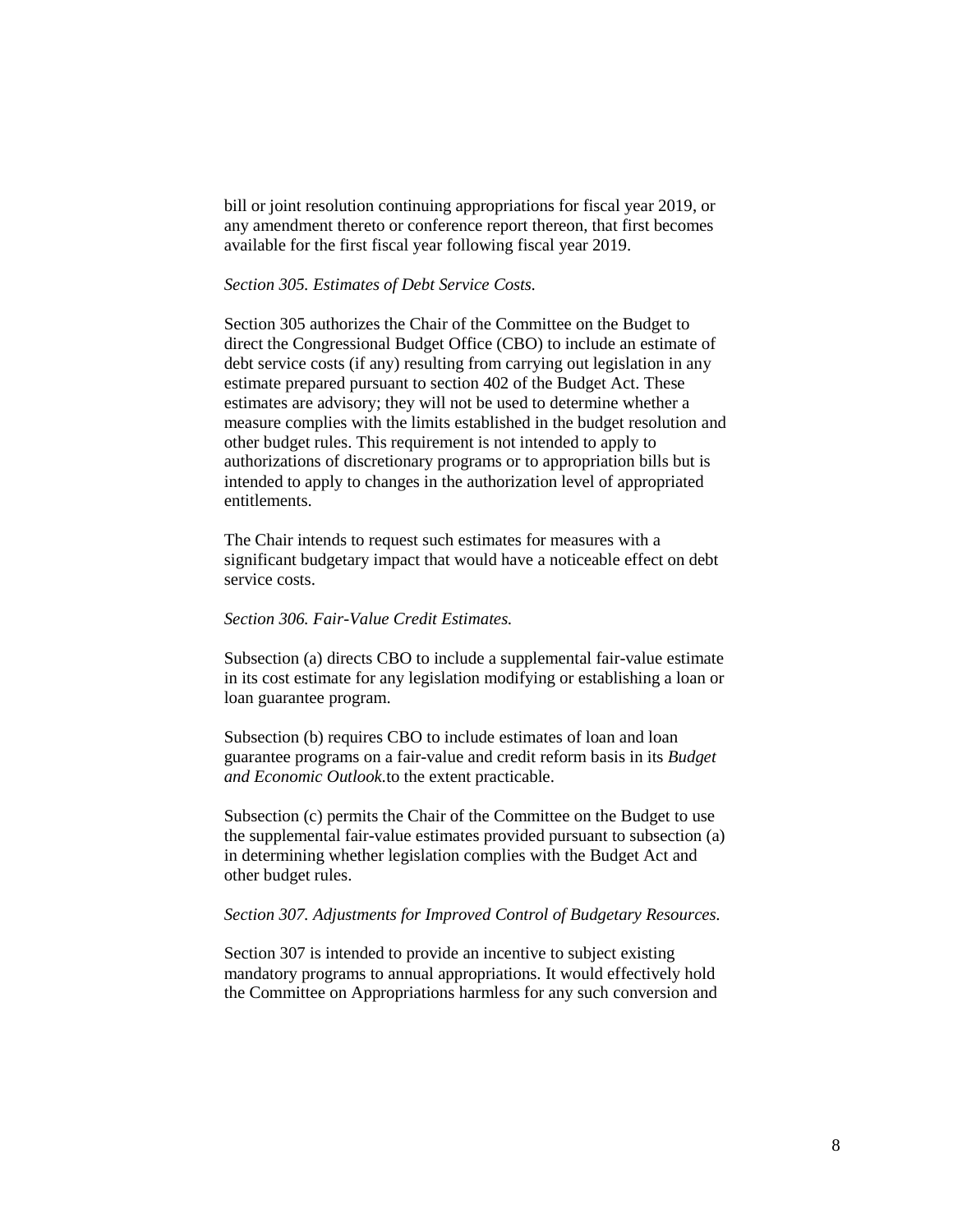prevent the applicable authorizing committee from using savings that could otherwise be used to offset other increases in mandatory spending.

Subsection (a) permits the Chair of the Committee on the Budget to adjust the budget resolution to accommodate legislation that subjects an existing mandatory program to annual appropriations. The Chair would increase the 302(a) allocation to the Committee on Appropriations by the amount of the new discretionary program and reduce the 302(a) allocation of the authorizing committee that reported the legislation. These adjustments would be made upon enactment of the legislation.

Subsection (b) authorizes the Chair to make the adjustments under subsection (a) and affirms the Chair's authority to determine the estimates used to execute this section.

## *Section 308. Limitation on Transfers from the General Fund of the Treasury to the Highway Trust Fund.*

Section 308 stipulates that legislation that transfers funds from the general fund of the Treasury to the Highway Trust Fund will count as new budget authority and outlays for purposes of budget enforcement.

#### *Section 309. Prohibition on Use of Guarantee Fees as an Offset.*

Section 309 changes the scoring of certain fees imposed by governmentsponsored enterprises from counting as budgetary savings for purposes of budget enforcement. The rule applies to both the Federal National Mortgage Association (Fannie Mae) and the Federal Home Loan Mortgage Corporation (Freddie Mac). Under the rule, a committee may not offset spending and revenue legislation in the same or separate legislation with fee increases or extensions of such increases.

#### *Section 310. Budgetary Treatment of Administrative Expenses.*

Subsection (a) provides that the administrative expenses of the Social Security Administration and the United States Postal Service are reflected in the allocation to the Committee on Appropriations even though both are technically off-budget. This language is necessary to ensure the Committee on Appropriations retains control over administrative expenses for these agencies through the annual appropriations process. This budgetary treatment of administrative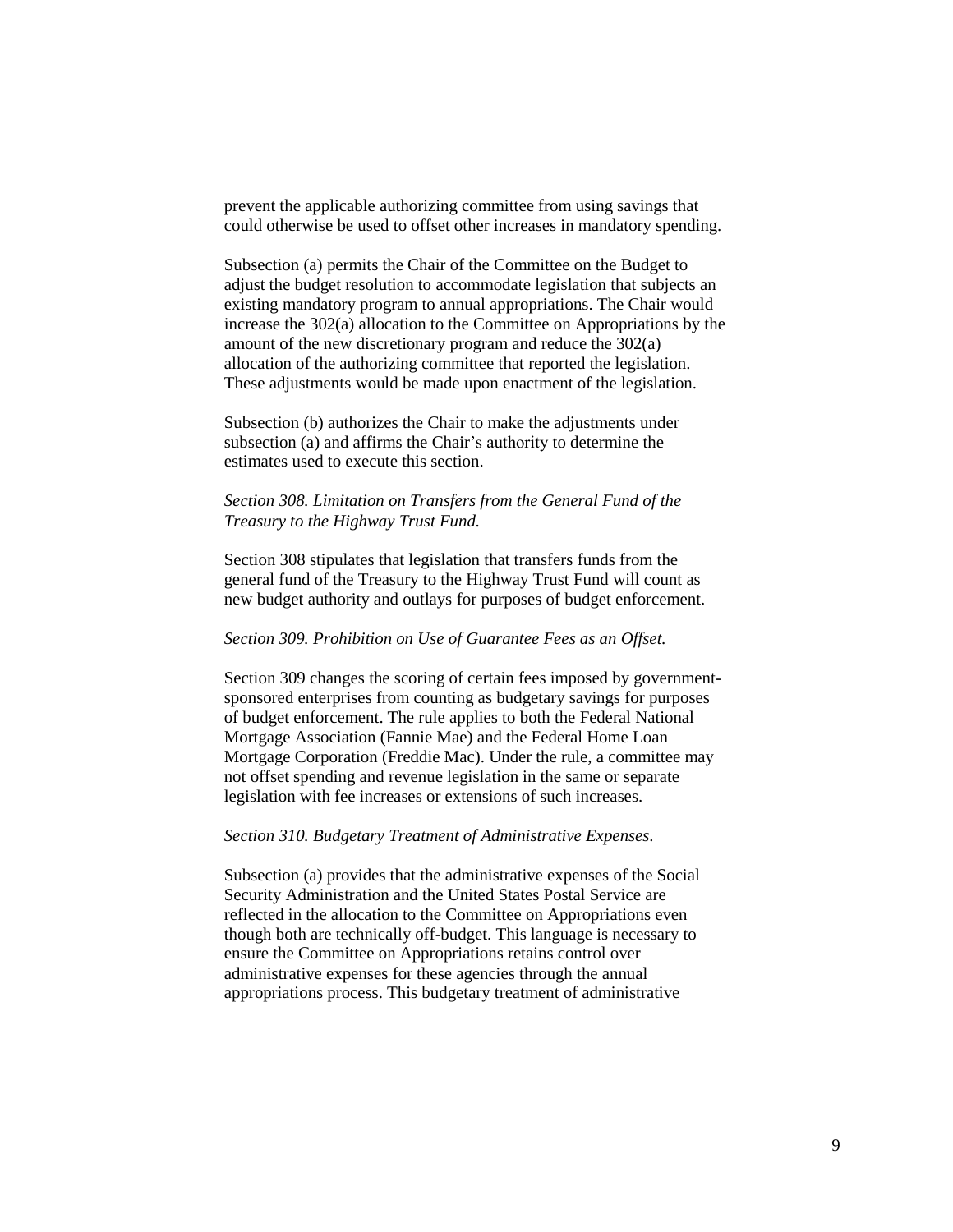expenses for these entities is based on the long-term practice of the House and Senate Committees on the Budget.

Subsection (b) requires administrative expenses to be included in the cost estimates for the relevant appropriation measure, which are used to determine if a measure exceeds the spending limits in the budget resolution.

# *Section 311. Application and Effect of Changes in Allocations and Aggregates.*

Subsection (a) specifies the procedure for making adjustments to the levels established by the budget resolution under five reserve funds and other special procedures in this resolution. It provides that the adjustments apply while the legislation is under consideration and take effect upon enactment of the legislation. The Chair of the Committee on the Budget must submit any adjustments to the budget resolution for printing in the Congressional Record.

Subsection (b) clarifies that the adjusted levels in the budget are fully enforceable under the Budget Act and other budget rules.

Subsection (c) stipulates that the Chair of the Committee on the Budget is the ultimate arbiter of the cost estimates for legislation used to enforce the budget resolution and budget rules.

Subsection (d) clarifies that legislation for which an adjustment to the budget resolution is made, such as those in the reserve funds in Title IV, are not subject to the points of order set forth in clause 10 of rule XXI of the Rules of the House Representatives, commonly referred to as the House Cut-As-You-Go rule, or section 301 of this concurrent resolution.

Subsection (e) permits the Chair of the Committee on the Budget to adjust the appropriate levels in this concurrent resolution to accommodate the disposition of pending reconciliation legislation.

## *Section 312. Adjustments to Reflect Changes in Concepts and Definitions.*

Section 312 authorizes the Chair of the Committee on the Budget to adjust the appropriate aggregates, allocations, and other budgetary levels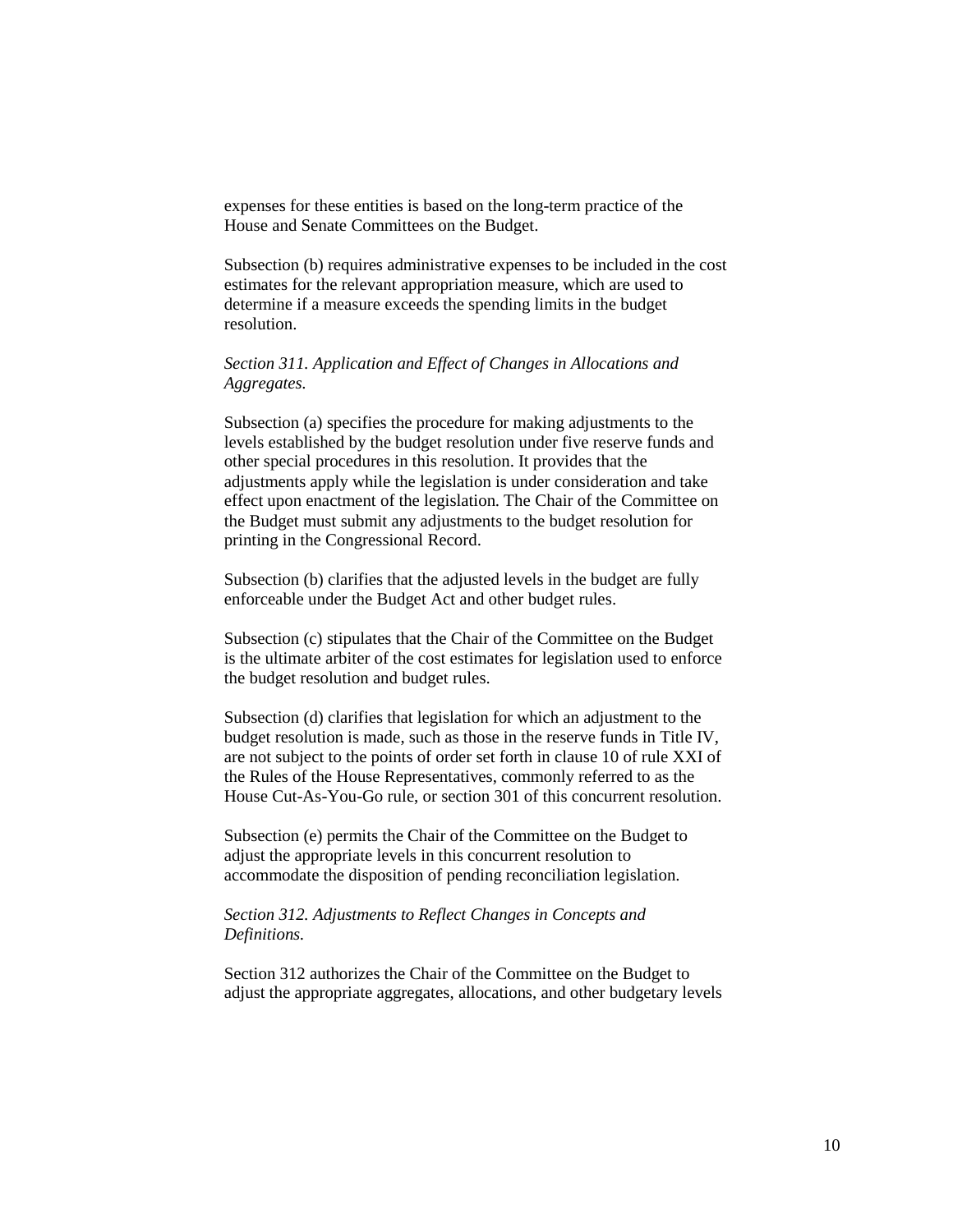of this resolution for any change in budgetary concepts and definitions in accordance with section 251(b)(1) of the Deficit Control Act of 1985.

## *Section 313. Adjustment for Changes in the Baseline.*

Section 313 authorizes the Chair of the Committee on the Budget to adjust the budgetary levels in this concurrent resolution to reflect changes from CBO's update to its baseline for fiscal years 2019 to 2028.

## *Section 314. Exercise of Rulemaking Powers.*

Section 314 affirms the adoption of this budget resolution is an exercise of the rulemaking power of the House and that the House has the constitutional right to change these rules.

## **TITLE IV – RESERVE FUNDS IN THE HOUSE OF REPRESENTATIVES**

Title IV establishes five reserve funds. Reserve funds are special procedures that provide the committee reporting specific legislation flexibility as to the timing and composition of offsets in a measure.

# *Section 401. Deficit Neutral Reserve Fund for Investments in National Infrastructure.*

Section 401 permits the Chair of the Committee on the Budget to adjust the allocations, aggregates, and other appropriate levels in the budget resolution for legislation that invests in national infrastructure if such measure would not increase the deficit for the period of fiscal years 2019 through 2028.

## *Section 402. Deficit Neutral Reserve Fund for Amendments to the Internal Revenue Code of 1986.*

Section 402 permits the Chair of the Committee on the Budget to adjust the allocations, aggregates, and other appropriate levels in the budget resolution for legislation that amends the Internal Revenue Code of 1986 if such measure would not increase the deficit for the period of fiscal years 2019 through 2028.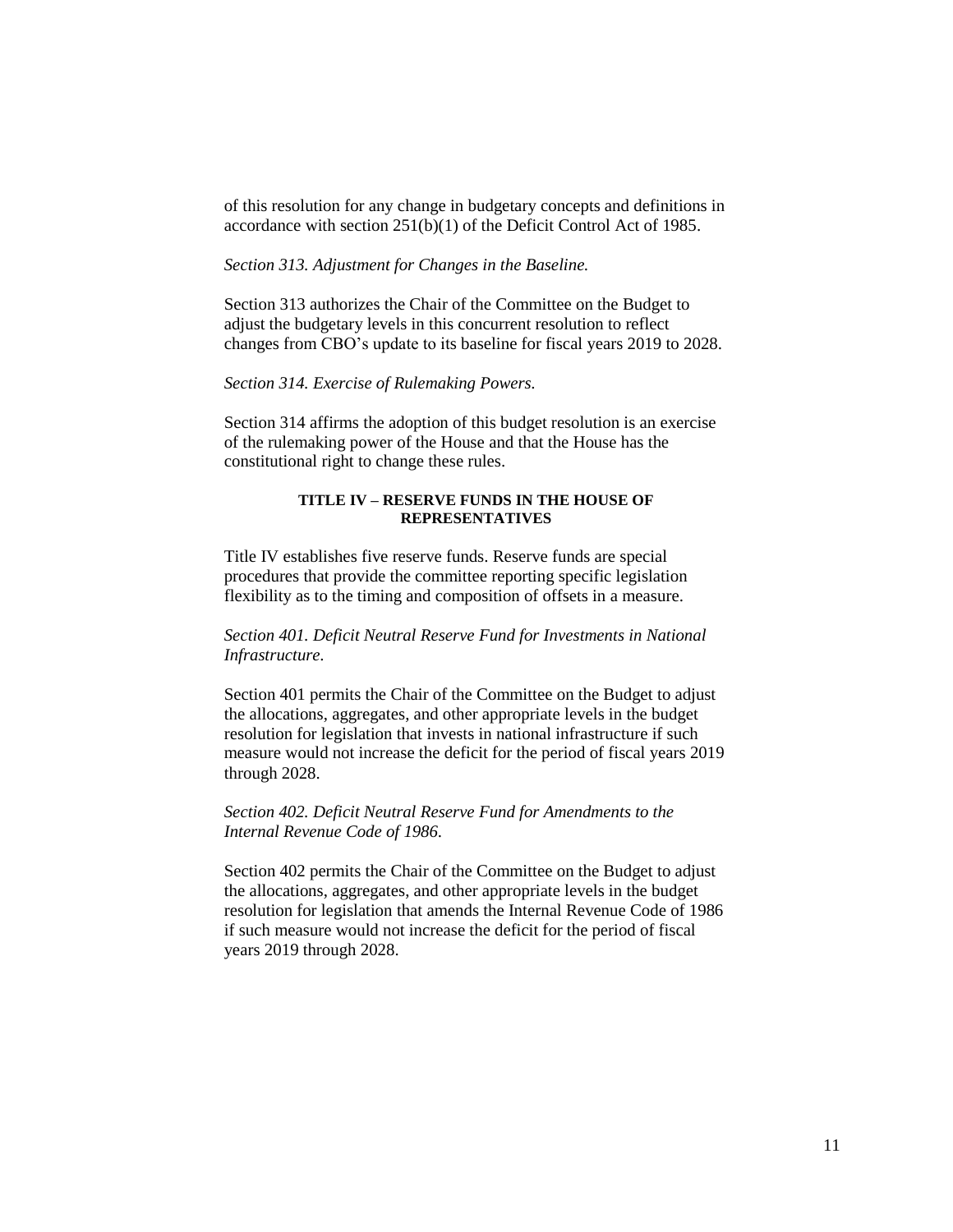## *Section 403. Reserve Fund for Extending Pro-Growth Tax Policies.*

Section 403 permits the Chair of the Committee on the Budget to adjust the allocations, aggregates, and other appropriate levels in the budget resolution for legislation that extends the pro-growth tax policies of the Tax Cuts and Jobs Act (Public Law 115-97).

# *Section 404. Reserve Fund for the Repeal or Replacement of President Obama's Health Care Laws.*

Section 404 permits the Chair of the Committee on the Budget to adjust the allocations, aggregates, and other appropriate levels in the budget resolution for legislation that repeals or replaces any provision of the Patient Protection and Affordable Care Act (Public Law 111-148) or the health care-related provisions of the Health Care and Education Reconciliation Act of 2010 (Public Law 111-152). Adjustments may be made for bills, joint resolutions, conference reports, and amendments. The amount of the adjustment is equal to the amount the measure increases budget authority and outlays or reduces revenue. The measure need not be deficit neutral to qualify for an adjustment under this section.

*Section 405. Deficit Neutral Reserve Fund for the Clarification of Presumptions of Service Connection for Veterans Who Served Offshore of the Republic of Vietnam and Korea.* 

Section 405 permits the Chair of the Committee on the Budget to adjust the allocations, aggregates, and other appropriate levels in the budget resolution for legislation that clarifies presumptions of service connection for veterans who served offshore of the Republic of Vietnam or Korea if such measure would not increase the deficit for the period of fiscal years 2019 through 2028.

### **TITLE V – POLICY STATEMENTS IN THE HOUSE OF REPRESENTATIVES**

## *Section 501. Policy Statement on Unauthorized Appropriations.*

Subsection (a) sets out findings.

Subsection (b) states it is the policy of this concurrent resolution that the House should enact legislation establishing a schedule for reauthorizing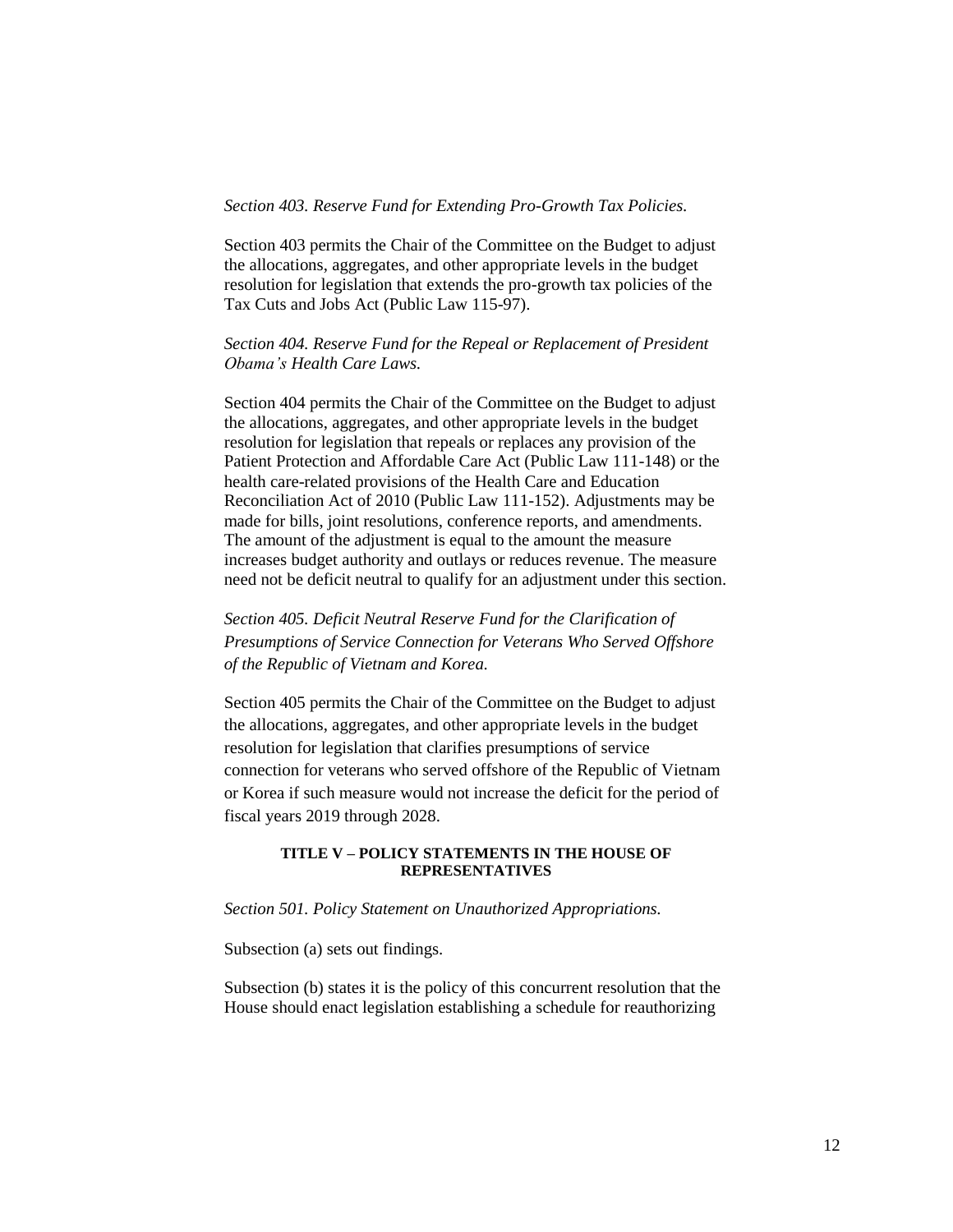all Federal programs on a staggered, five-year basis. Congress would be prohibited from funding programs above specified levels. These limits would be gradually reduced the longer a program remained unauthorized. The policy further states that this new rule would be strictly enforced unlike current rules relating to unauthorized appropriations.

*Section 502. Policy Statement on Improper Payments.* 

Subsection (a) sets out findings.

Subsection (b) states it is the policy of this concurrent resolution that Congress should enact legislation aiming to reduce improper payments by half within the next five years and that an independent commission should be authorized to develop a more stringent system of agency oversight to achieve this goal.

*Section 503. Policy Statement on Expenditures from Agency Fees and Spending.*

Subsection (a) sets out findings.

Subsection (b) states it is the policy of this concurrent resolution that Congress should subject all fees paid by the public to Federal agencies to annual appropriations or authorizing legislation, with a share of these proceeds reserved for deficit reduction.

*Section 504. Policy Statement on Combating the Opioid Epidemic*.

Subsection (a) sets out findings.

Subsection (b) states it is the policy of this concurrent resolution that Congress should support, using available budgetary resources, essential activities, including rehabilitation, to reduce and prevent substance abuse.

*Section 505. Policy Statement on Medical Discovery, Development, Delivery, and Innovation.*

Subsection (a) sets out findings.

Subsection (b) states it is the policy of this concurrent resolution that the House should support the work of medical innovators through continued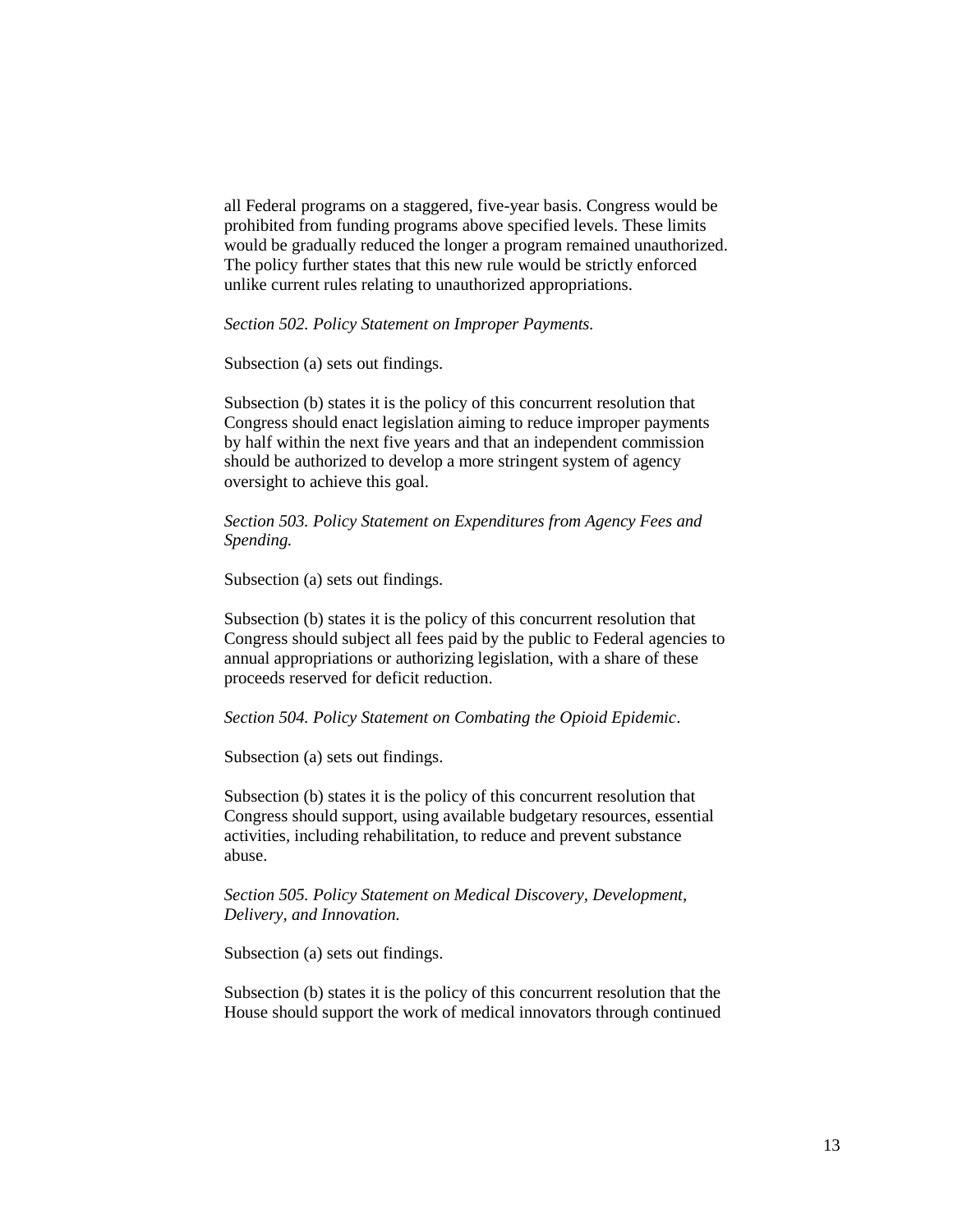funding for the agencies that engage in life-saving research and development and unleash the power of innovation by removing obstacles that impede the adoption of medical technologies.

*Section 506. Policy Statement on Medicaid Work Requirements.*

Subsection (a) sets out findings.

Subsection (b) states it is the policy of this concurrent resolution that the House should pass legislation that: (1) encourages a work or service requirement for able-bodied, non-elderly, non-pregnant adults without dependents to receive Medicaid; and (2) gives States flexibility to determine the parameters of such a requirement and perform regular case checks. The Government Accountability Office or Department of Health and Human Services Inspector General should also conduct annual audits of State Medicaid programs.

### *Section 507. Policy Statement on Medicare.*

Subsection (a) sets out findings.

Subsection (b) states it is the policy of this concurrent resolution to preserve Medicare for those in or near retirement and strengthen the program for future beneficiaries.

Subsection (c) sets forth the assumptions of this concurrent resolution for an improved Medicare program.

*Section 508. Policy Statement on Social Security.*

Subsection (a) sets out findings.

Subsection (b) states it is the policy of this concurrent resolution to ensure sustainable solvency of Social Security.

Subsection (c) states that it is the policy of this concurrent resolution to reform the Disability Insurance program and work to address its looming insolvency before in occurs in 2025.

Subsection (d) states that any legislation improving the solvency of the Disability Insurance Trust Fund must also improve the long-term